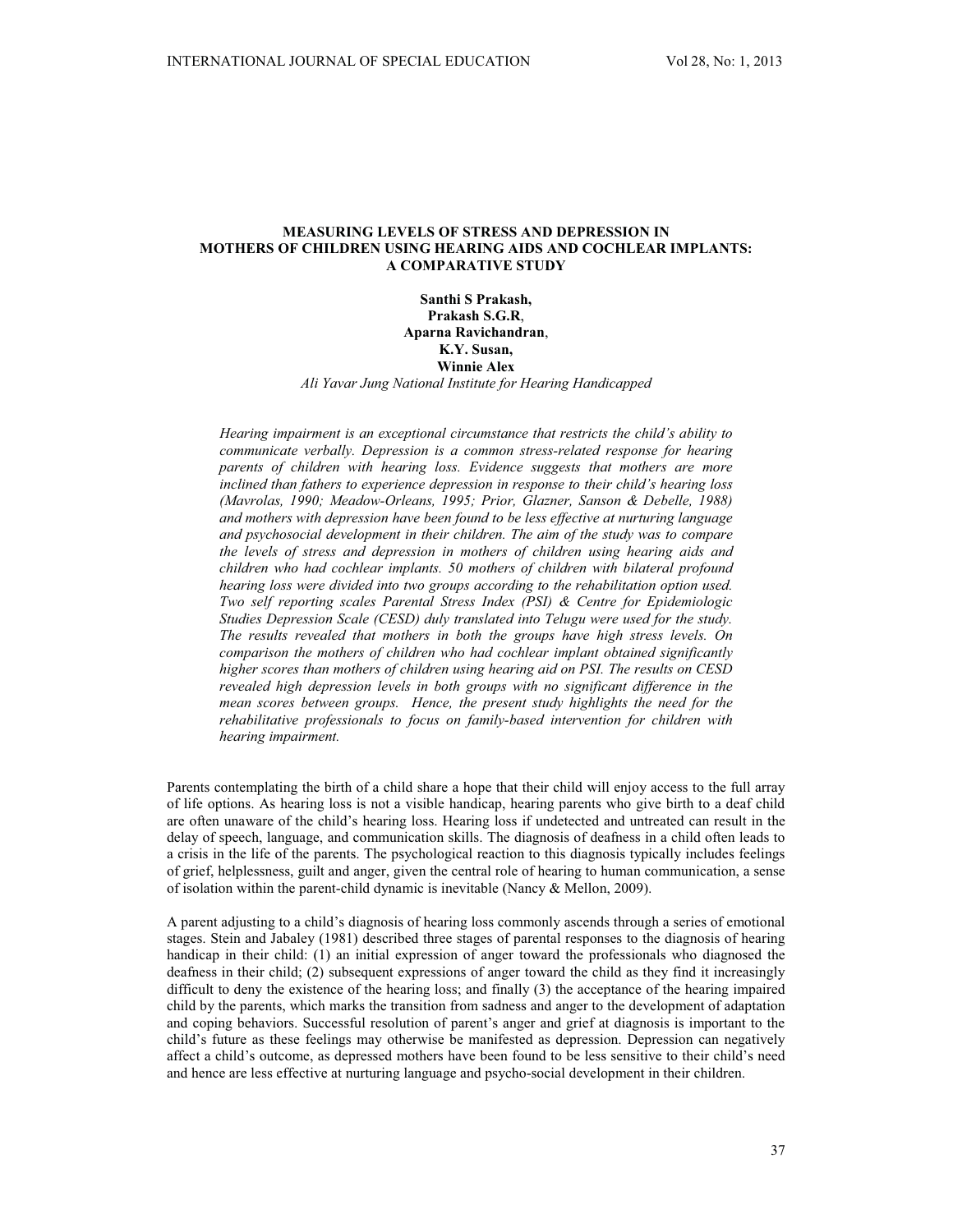Children may be especially vulnerable to the impact of maternal depression as they are dependent on the quality of maternal care-giving and emotional responsiveness (Beardslee, Bemporad, Keller, & Klerman, 1983). Abidin (1986) and Quittner, Glueckauf and Jackson (1990) (as cited in Orlans, Spencer & Sanford, 2004) have studied the psychological reactions of mothers of children with disabilities and stated that mothers of children with disabilities experience more stress related to parenting than do mothers of children without these conditions. Calderon, Marschark, Clark and Greenberg (1993) as well as Calderon, Martin, Greenberg, and Kusche (1991) were able to show that successful coping on the mother's part had a significant influence on child development. Luterman (1999) (as cited in Punch & Hyde, 2010) maintained that the self-esteem of the parents, particularly the mother, is the crucial key to the child's success, and that all clinical endeavors should be devoted to empowering and increasing parents' self-confidence. Moeller (2000) (as cited in Punch & Hyde, 2010) has shown that family involvement, and particularly maternal self-efficacy has a positive influence on deaf children's language development and other outcomes. The more successful the mothers were in acquiring helpful strategies for coping with their deaf child, the better developed were the children's emotional sensitivity, reading competence, and problem-solving behavior. The children also exhibited less impulsive behavior, higher cognitive flexibility, and better social competence (Hintermair, 2006).

Adjustment to an exceptional child is an ongoing process marked by varying degrees of grief, anger and worry (McDowell, 1976). Addressing rehabilitative options for a child's hearing loss presents daunting challenges. Matkin (1981) reported that the focus of routine audiological monitoring of amplification must include not only the child's auditory status and the function of hearing aids but also the function of the auditory training system (in school) and the parent's participation in the rehabilitation program.

The task of parenting becomes most difficult while opting for an appropriate amplification device, therapy program or a school program for their child with hearing loss. Children born with severe to profound hearing loss are now provided with technological options that can afford them better access to speech and language through audition. Management options for the children with hearing impairment have changed substantially over the decades from conventional amplification devices to cochlear implants. Cochlear Implantation has become an increasingly common rehabilitation option for children with severe to profound hearing impairment (Spencer & Marschark, 2003). Francis, Koch, Wyatt and Niparko (1999) assessed the educational independence in the children with hearing impairment using hearing aid and cochlear implant and found that the children with cochlear implant performed better than children with hearing aid and achieved educational independence by  $20<sup>th</sup>$  month of post implantation. The rapid rise in the number of children undergoing cochlear implantation has invoked interest among many researchers to assess various areas where cochlear implantation is superior to hearing aid.

Currently, early intervention specialists and educators attitude in rehabilitating children with hearing impairment has changed from emphasizing on the special needs of the child with hearing impairment to that of providing services to the family unit. Recent research has focused on maternal stress and depression as one of the potential factor affecting the outcomes from the various rehabilitation options. Cochlear Implants are now firmly established as effective options in the rehabilitation of individuals with profound hearing impairment, hence a need arises to assess the levels of stress and depression in mothers of children using cochlear implants and compare them with that of hearing aid users. The aim of the current study is to measure and compare the levels of stress and depression in mothers of children with hearing impairment using hearing aids and cochlear implants.

## **Method**

## *Participants*

Mothers of children with bilateral severe to profound sensorineural hearing loss (50 women, *M* age =23.5 years, age range: 20 to 30 years) attending early intervention programs at AYJ National Institute for the Hearing Handicapped, Southern Regional Centre, various hospitals, schools for the deaf located in twin cities of Hyderabad and Secunderabad, Andhra Pradesh, India participated in the study. The subjects were divided into two groups based on the type of rehabilitation option used by their children, Group 1: mothers of children using digital BTE hearing aids  $(N=25)$  and Group 2: mothers of children using cochlear implants (N=25). The criteria for inclusion of participants was children with severe to profound sensorineural hearing loss in the age range of 4-7 years( $M$  age =5.3 years), age of identification of hearing loss & rehabilitation obtained is 2 years and for the group using implantation the implanted age is 3- 4 years(*M* age =3.3 years). The mothers had minimum educational qualification of  $10^{th}$  grade. The socio-economic status of the family included in the study had a monthly income of less than Rs.6,500/- *Tools*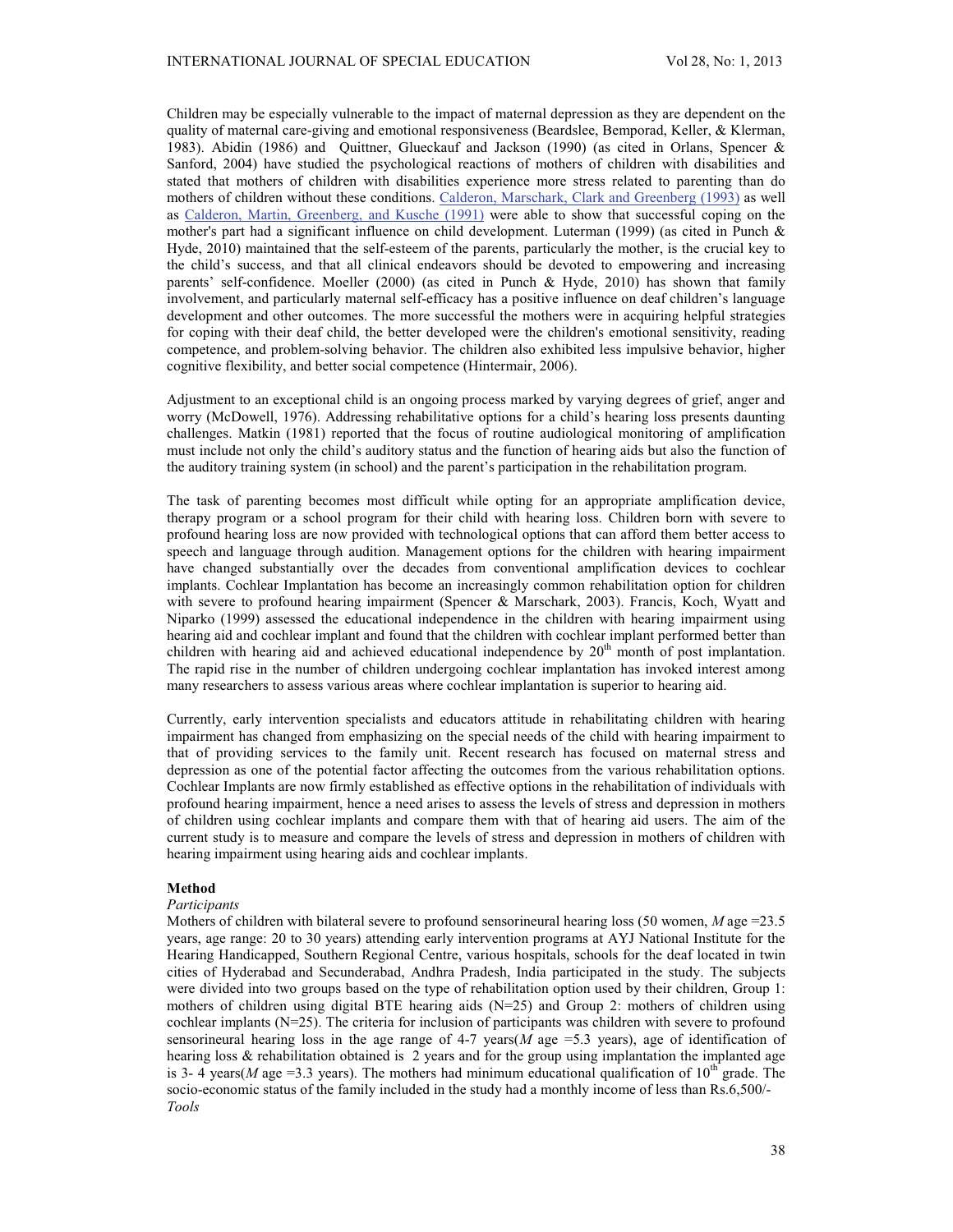Two standardized self reporting scales namely Parental Stress Index with 14 subscales (PSI) (Abidin, 1995) and Centre for Epidemiologic Studies Depression Scale(CESD) (Radloff, 1997) both adapted in Telugu (a Dravidian south Indian language extensively used in the state of Andhra Pradesh) by Krishnamurthy (2006) were used for the current study. The description of the scales employed is as follows.

## *Parental Stress Index (PSI) (Abidin, 1995)*

The parental stress index is a 120 - item clinical and research questionnaire designed to identify sources of stress in parent - child sub systems using a 5 point rating scale (1= Strongly Agree and 5= Strongly Disagree) with a minimum score of 120 and a maximum score of 600. The PSI yields stress score in three domains - Child domain, parent domain, and life stress. In the child characteristics domain, subscales measured are child-related stressors such as child's adaptability (adaptability), acceptability of child to the mother (acceptability), child's demands to the mother in terms of attention, time and effort (demandingness), moodiness and distractibility/ hyperactivity (the child's attention is easily distracted by small and irrelevant stimuli) and degree to which the mother found the child reinforcing (Reinforces parent). In the parent characteristics domain, sub-scales measured are parent attachment to the child (attachment), restrictions imposed by the parental role (Restriction of role), depression, social isolation, relationship with spouse/parenting partner, parental health and parent's evaluation of their competence (sense of competence). Finally, the life stress scale assessed the occurrence of 19 stressful life events over the previous 12 months weighted for their potential impact. 11 of the 19 life events are negative (e.g. death of the family member).Note: In scoring, a high score indicates reduced levels of stress, whereas a low score reflect increased levels of stress.

### *Centre for Epidemiological Studies Depression scale (CES-D): (Radloff, 1977)*

The CES-D is a 20-item scale designed to measure current levels of depressive symptoms and mood in the general population using a 4 point rating scale  $(1=$  Rarely or none of the time and  $4 =$  Most or all of the time). Note: A high score reflects greater levels of depression.

### *Procedure*

Following an initial screen all subjects were requested to participate in the study, an oral consent was obtained from all the subjects. A structured interview was conducted and demographic data was obtained. The self report questionnaires were administered to assess the maternal stress and depression. The incompletely furnished questionnaires were discarded. The data collected were subjected to statistical analysis. To find out whether there was a statistical significant difference between the two groups of mothers, a t-Test for Independent Samples was used.

# **Results**

# *Parental Stress Index*

The results obtained on PSI are as mentioned below in Table 1, 2 & 3. The results obtained on the child domain of the parental stress index indicate a significant difference on the sub-scales of adaptability (AD) [t= 3.596, P < 0.01], distractibility (DI) [t=2.613, p < 0.01] and reinforces parent (RE) [t=3.906, p<0.01] whereas no significant difference was found on sub- scales of demandingness, moodiness and acceptability as shown in Table 1 and Figure 1.

**Table 1. Means, Standard Deviation & T–Values for the Child Domain Scale of Parenting Stress Index**

|                        |                   | T al chung ou cas muca |                     |           |           |  |
|------------------------|-------------------|------------------------|---------------------|-----------|-----------|--|
| VARIABLE               | HA Group $(N=25)$ |                        | $CI$ Group $(N=25)$ |           | t Value   |  |
|                        | Mean              | <b>SD</b>              | Mean                | <b>SD</b> |           |  |
| <b>Child Domain</b>    |                   |                        |                     |           |           |  |
| Adaptability (AD)      | 26.12             | 4.91                   | 30.72               | 4.09      | $3.596**$ |  |
| Acceptability (AC)     | 16.16             | 4.38                   | 17.16               | 5.64      | 0.699     |  |
| Demandingness (DE)     | 19.68             | 7.83                   | 21.28               | 5.36      | 0.843     |  |
| Mod(MO)                | 11.16             | 3.36                   | 12.00               | 5.21      | 0.6778    |  |
| Distractibility (DI)   | 23.96             | 3.57                   | 28.56               | 8.04      | $2.613**$ |  |
| Reinforces Parent (RE) | 12.60             | 2.58                   | 15.60               | 2.84      | $3.906**$ |  |
|                        |                   |                        |                     |           |           |  |

Note: \*\*  $P < 0.01$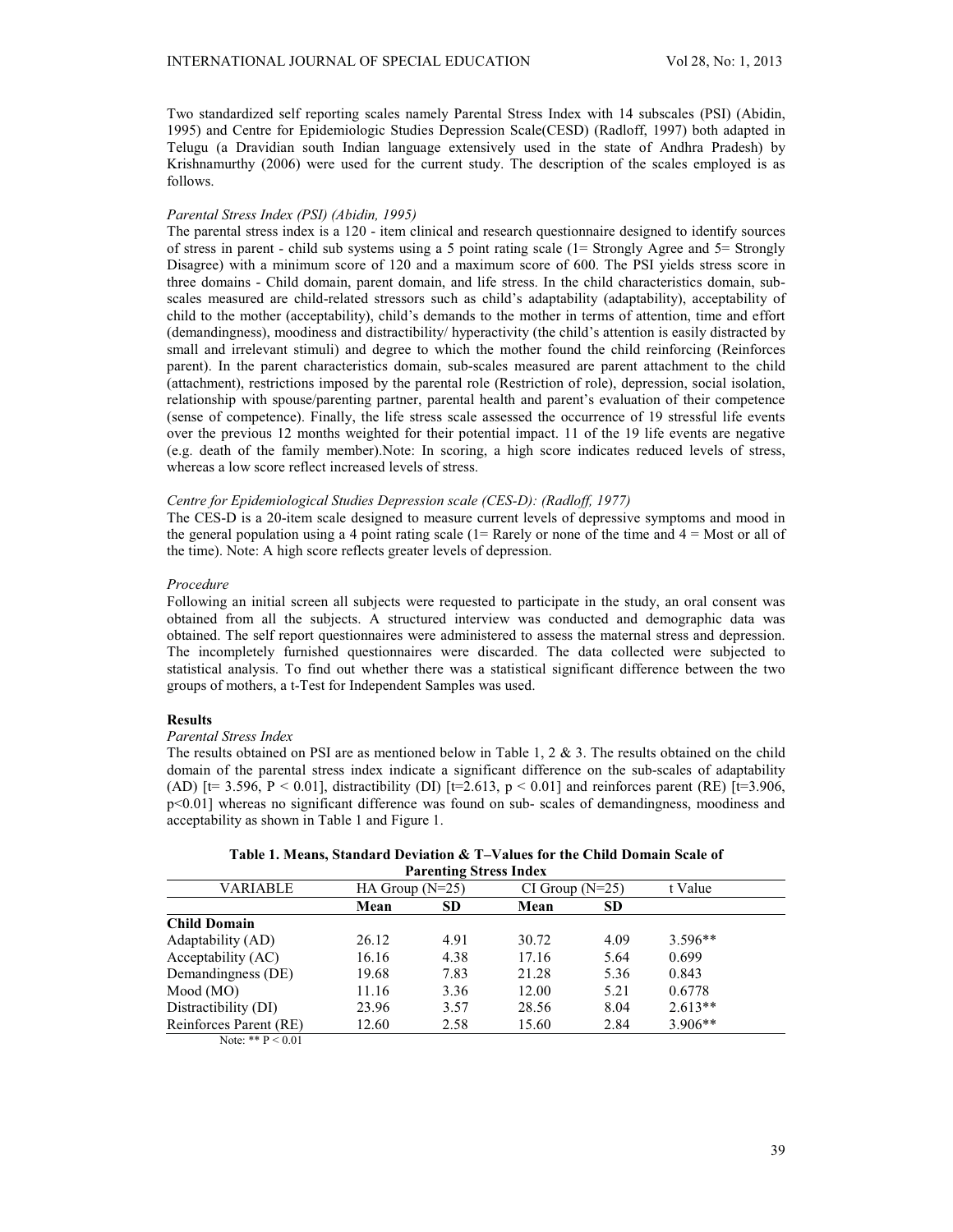

AC=Acceptability, DE=demandingness, MO=mood, DI=distractability & RE= reinforces parent **Figure 1. Means for the Child Domain Scale of PSI**

On the scale of parent domain of parental stress index, the results indicate a significant difference on the sub scales of Competence (CO)  $[t= 2.781, P \le 0.01]$ , Attachment (AT)  $[t = 2.050, P \le 0.05]$  and Health (HE)  $[$  t= 2.056, P < 0.05] whereas on sub scales of role restriction(RO), depression(DP), social isolation(IS), relationship with spouse/parenting partner(SP) no significant difference was noted as depicted in Table 2 and Figure 2.

| Parenting Stress Index. |                   |           |                     |           |           |  |
|-------------------------|-------------------|-----------|---------------------|-----------|-----------|--|
| <b>VARIABLE</b>         | HA Group $(N=25)$ |           | $CI$ Group $(N=25)$ |           | t Value   |  |
|                         | Mean              | <b>SD</b> | Mean                | <b>SD</b> |           |  |
| <b>Parent Domain</b>    |                   |           |                     |           |           |  |
| Depression (DP)         | 21.12             | 4.14      | 23.44               | 5.62      | 1.661     |  |
| Attachment (AT)         | 15.80             | 2.87      | 17.56               | 3.18      | $2.050*$  |  |
| Role restriction (RO)   | 18.48             | 4.09      | 16.44               | 6.95      | 1.263     |  |
| Competence (CO)         | 31.48             | 6.49      | 35.96               | 4.76      | $2.781**$ |  |
| Isolation (IS)          | 14.72             | 4.26      | 17.16               | 5.08      | 1.839     |  |
| Spouse (SP)             | 16.68             | 4.02      | 15.72               | 3.76      | 0.870     |  |
| Health (HE)             | 13.44             | 3.24      | 15.96               | 5.20      | $2.056*$  |  |
| Note: $*P < 0.05$       | ** $P < 0.01$     |           |                     |           |           |  |

**Table 2. Means, Standard Deviation &T–Values for the Parent Domain Scale of Parenting Stress Index.**





The scores obtained on the PSI Life Stress domain are depicted in Table 3 and Figure 3 reveals a significant difference in the scores between the mothers of children using cochlear implants and hearing aids on all nineteen life stress conditions.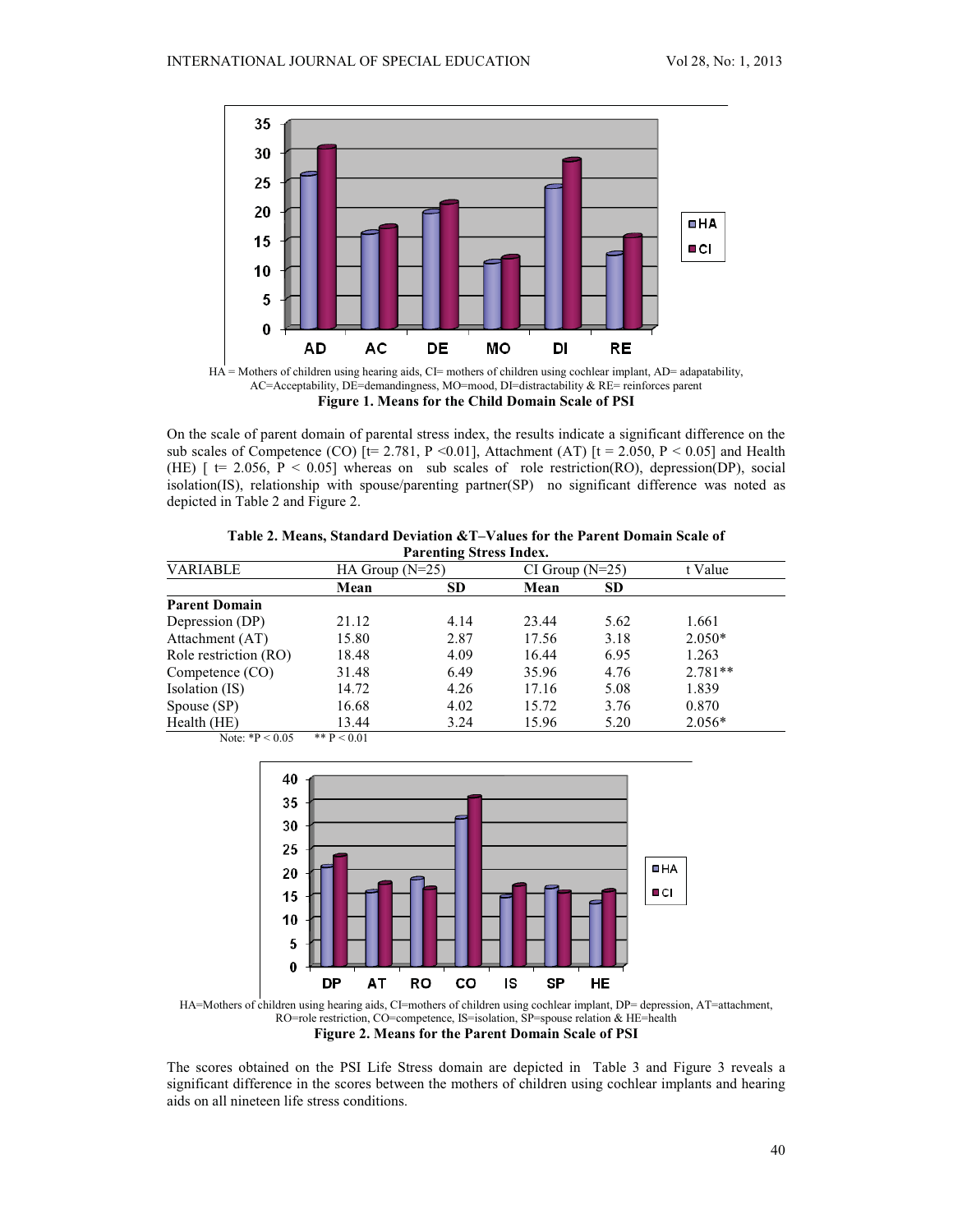

**Table 3. Means, Standard Deviation &T–Values for the Life Stress Domain Scale of**



## *Centre for Epidemiologic Studies Depression Scale (CESD)*

The CES-D scale is designed to measure levels of depressive symptoms and mood using a 4 point rating scale. The 20 item scale was administered on both groups. Table 4 compares the scores obtained by group 1 and group 2 on the CESD scale and indicates no significant difference in CESD scores of both groups of mothers across all test items on the scale

| Table. 4 Means. Standard Deviation & T-Values on the CSED Scale. |                   |        |                   |         |         |  |  |
|------------------------------------------------------------------|-------------------|--------|-------------------|---------|---------|--|--|
| <b>VARIARLE</b>                                                  | HA Group $(N=25)$ |        | $CI Group (N=25)$ |         | t Value |  |  |
|                                                                  | Mean              |        | Mean              |         |         |  |  |
| Depression                                                       | 16.880            | 8.8286 | 12 24             | 10.5051 | -69     |  |  |





**Figure 4. Means of Group 1 & 2 on CSED Scale**

# **Discussion**

Stress among parents is not an inevitable consequence of having children with hearing impairment. A combination of multiple stressors appears to predict the likelihood of the parents experiencing stress and anxiety. Stressors can be defined as those life events that will bring about a change in the family system. The findings of the current study reveals a high stress level in the mothers of children using hearing aid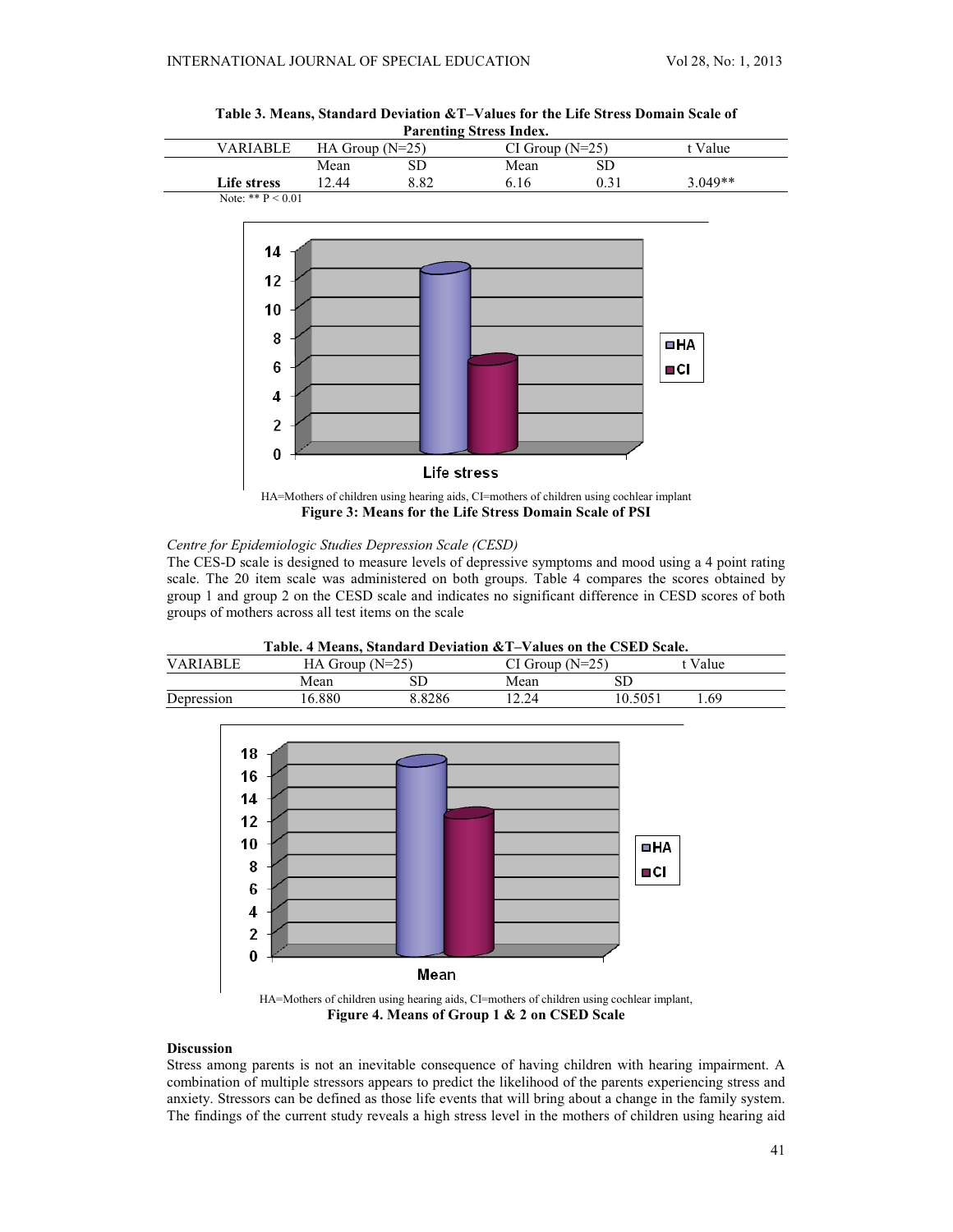as compared to mothers of children using cochlear implants on sub scales of adaptability, distractibility and reinforce parent in child domain and attachment, competence and health in parent domain on PSI. However, the scores obtained on CESD did not differ significantly.

Higher scores were obtained for mothers of children using cochlear implant (Mean 30.72) when compared to the mothers of children using hearing aids (Mean 26.12) on the Adaptation (AD) sub-scale in the child domain reveals that the mothers of children using cochlear implant rated their child to be more adaptable as compared to their counterparts which could be attributed to enhanced listening skills that will enable the child to integrate to the environment which in turn will have a positive impact on the mother-child relationship. The higher mean score obtained by mothers of children using cochlear implants(Mean 28.56) when compared to the mothers of children using hearing aids (Mean 23.96) on the Distractibility (DI) subscale in child domain indicates that the mothers of children using cochlear implant have noticed lesser distractibility among their children which could be due to the constant and appropriate auditory feedback received by the children with cochlear implant when compared to their counterparts who do not receive adequate auditory feedback. A cochlear implant provides the recipient with access to sounds he may have not have heard before even when using hearing aids and is better able to self monitor his own speech which will help him to remain focused on a given task and thereby reducing distractibility (Donna, Sorkin & Caleffe-Schenck 2008).

The mothers of children using cochlear implants obtained higher mean score (Mean 15.60) when compared to the mothers of children using hearing aids (Mean 12.60) on Reinforces Parent (RE) subscale of child domain indicating that the mothers of cochlear implant users were reinforced by their child's outcome and behavior than their counterparts. The better outcomes and improved performance among cochlear implant users can be directly related to the better reinforcement to their mothers. The findings of Francis et al., (1999) reveal that the performance of children with cochlear implant was better than children using hearing aids. Also, the reduced distractibility and better adaptability to the environment aids the above findings. No significant difference was obtained on the remaining subscales of the Child Domain namely Acceptability (AC), Demandingness (DE), and Mood (MO). The results reflect on the higher expectations of parents of cochlear implant users when compared to their counterparts. Also, the questions on these sub-scales are general reflectors of the handicapping effects which the hearing handicapped children have on their parents.

On the Attachment (AT) sub-scale of the parent domain, higher mean score (17.56) obtained for mothers of children using cochlear implant as compared to the mothers of children using hearing aid (Mean 15.80) revealed that the mothers of cochlear implant users were more attached to their children than their counterparts. These findings could be attributed to the possibility that the parents of cochlear implant users can communicate with their children with ease and receive more reinforcement from their children as discussed above. They also feel more confident and comfortable to take them to social gatherings when compared to the mothers of hearing aid users who are possibly filled with guilt and fear due to the poor performance of their children.

Higher mean scores (Mean 35.96) obtained by mothers of children using cochlear implant as compared to the mothers of children using hearing aid (Mean 31.48) on the Competence (CO) sub-scale of parent domain reveals that the mothers of children using cochlear implant were more competent and had lesser feelings of not being able to handle things easily than their counterpart. The findings suggest that the mothers of children using cochlear implant experienced lesser stress in handling issues as their children were less distracted and more adaptable to their environment. Moreover, the mothers of children using cochlear implant were more confident about their child's outcome. Calderon et al.,(1991) and Calderon et al., (1993) indicated that the more successful the mothers were in acquiring helpful strategies for coping with their deaf child, the better the children's emotional sensitivity, reading competence, and problem-solving behavior developed. The children also exhibited less impulsive behavior, higher cognitive flexibility, and better social competence

Higher mean scores (Mean 15.96) obtained for mothers of children using cochlear implant as compared to the mothers of children using hearing aid (Mean 13.44) indicated that the mothers of children using cochlear implant users had lesser health issues than the mothers of children using hearing aid suggesting that the stress levels had a greater impact on the mothers of children using hearing aid than their counterparts. Moreover the reduced outcomes and increased distractibility in children using hearing aids has lead to greater distress in the mothers thereby affecting their physical and mental well being.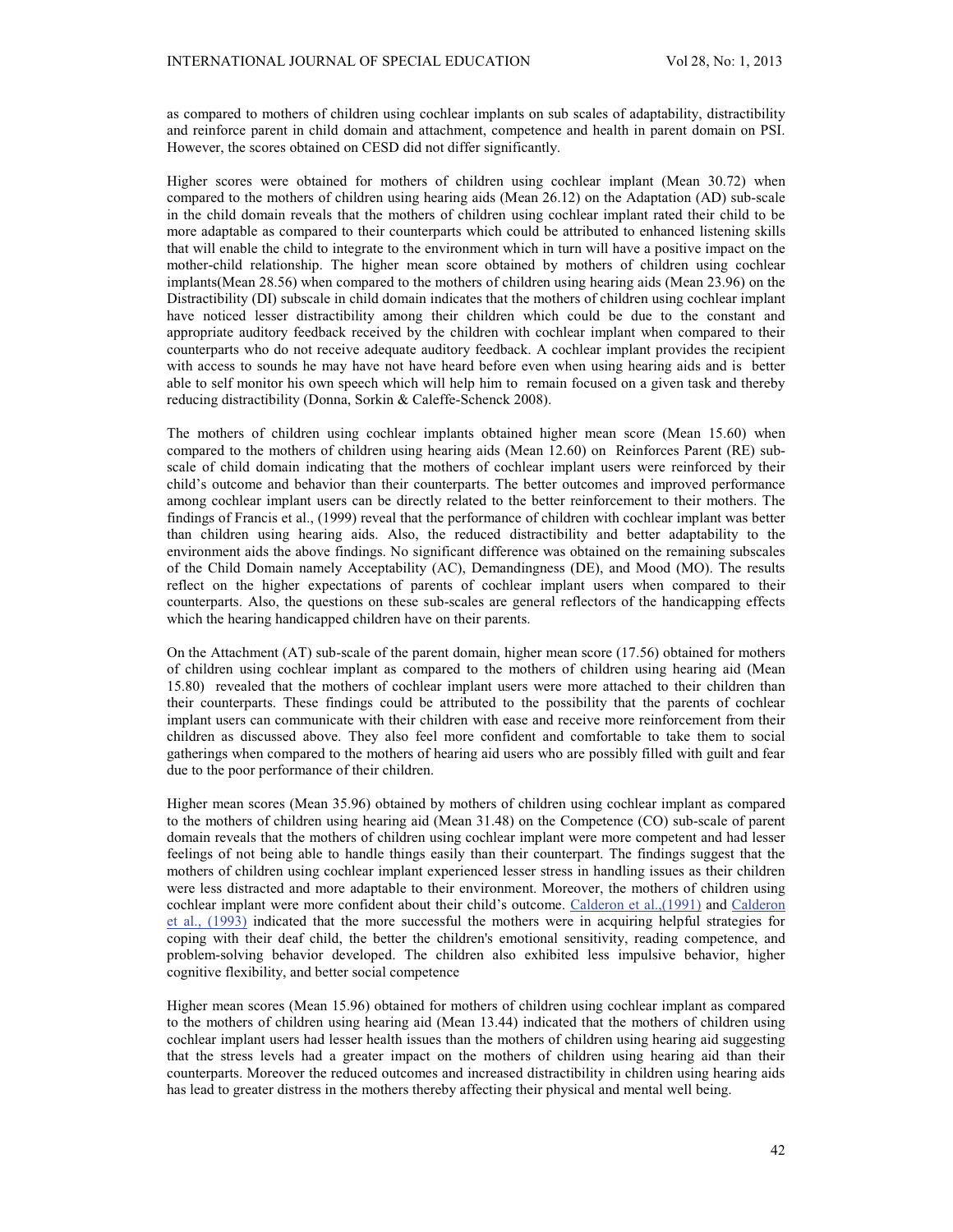No significant difference was obtained in the remaining sub-scales of the Parent Domain namely Depression (DP), Role restriction (RO), Isolation (IS) and Spouse (SP). However as a group the mothers of children using cochlear implant obtained higher scores as compared to their counterparts. The diagnosis of profound sensorineural hearing loss must have equally affected the mothers of children using both hearing aid and cochlear implant. The decision to choose an appropriate rehabilitation option for their child might have been taxing and occupying most of their time. The lower socioeconomic status of the parents of the both groups would have required family support and adjustment to the financial constraints in the family. On the whole both the mothers have undergone similar stress levels in coping with isolation, depression and family support. The results of our study are in accordance with the findings of Punch and Hyde (2010). Life Stress Domain of PSI showed that **t**he mothers of children using cochlear implant had lower mean scores (Mean 6.16) than the mothers of children using hearing aid (Mean 12.44) indicating increased life stress among mothers of children using hearing aid which can be attributed to the aggravated stress levels due to less satisfaction with hearing aid outcomes and more communication difficulties in their children which is in consonance with the findings of Zaidman-Zait and Most (2005).

### *The findings on Centre for Epidemiologic Studies Depression Scale (CESD):*

The mothers of children using cochlear implant obtained lower mean scores (Mean 12.24) than the mothers of children using Hearing aid (Mean 16.880) however, they were not statistically significant indicating that mothers of children using hearing aid were comparatively more depressed than their counterparts. This could be attributed to fact that the handicapping effects of the hearing impairment have equally affected mothers in both groups. Moreover the financial constraints faced by the family due to high expenditure on the maintenance of hearing aids and/ or cochlear implants and the ongoing rehabilitation needs could have been exhaustive and demanding especially on mothers. This could have lead to equal levels of depression in mothers of both groups. The results of the current study can be supported by similar findings of Quittner et al., (1990) who found that mothers of children with severe or profound hearing losses had higher levels of parenting stress and depression, anxiety, and anger as compared to mothers of children with normal hearing. Abidin (1995) also in his study indicated that 16% of the parents of children with cochlear implant scored at or above the clinical cut-off on Parenting Stress Index. Some parents have reported high levels of satisfaction with the outcomes of their children's implantation, but have also reported ongoing concerns about aspects of their children's progress with the implant, as well as stressors involved in the ongoing demands of their children's (re)habilitation.

## **Conclusion**

The findings of the current study reveal high prevalence of stress levels and depression among mothers of cochlear implant users as well as hearing aid users; however stress and depression levels were comparatively higher in mothers of children using hearing aids than mothers of children using cochlear implants. Results were also indicative of equal amount of stress in mothers of both groups in certain areas of their life. Hence, the study highlights the psychological needs of mothers which have to be addressed and attended by the rehabilitative specialist. In recent years, the aural rehabilitation professionals have begun to realize the need to redefine the role they play with the child with hearing impairment. Higher stress levels in parents will affect the parent child interaction which in turn may adversely affect the developmental and educational outcomes of children with hearing impairment. Hintermair (2006) in his study showed that high parental stress is associated with frequent socioemotional problems in the children, thus emphasizing the importance of a resource oriented consulting and support strategy in early intervention, because parental access to personal and social resources is associated with significantly lower stress experience.

The study poses an urgent need to the rehabilitative professionals to provide family-based intervention especially to empower the parents of children with hearing impairment irrespective of the type of rehabilitation options used. Perhaps the predominant message for professionals from these findings are: (a) the need for understanding empathy and the skills to convey these qualities to parents; (b) the need to build up parents' feelings of self-efficacy and competence in undertaking the myriad tasks involved in parenting a child with a cochlear implant or a hearing aid; (c) the importance of flexibility in responding to families' changing needs; (d) the importance of continuing efforts to provide prompt back-up services in case of equipment breakdown; and (e) the necessity for ongoing communication between the professional and children's schools and teachers.

The findings also throw a light on the needs of mothers with children with disability as their increased depression and anxiety levels affects their quality of life. The findings therefore speak very strongly for a